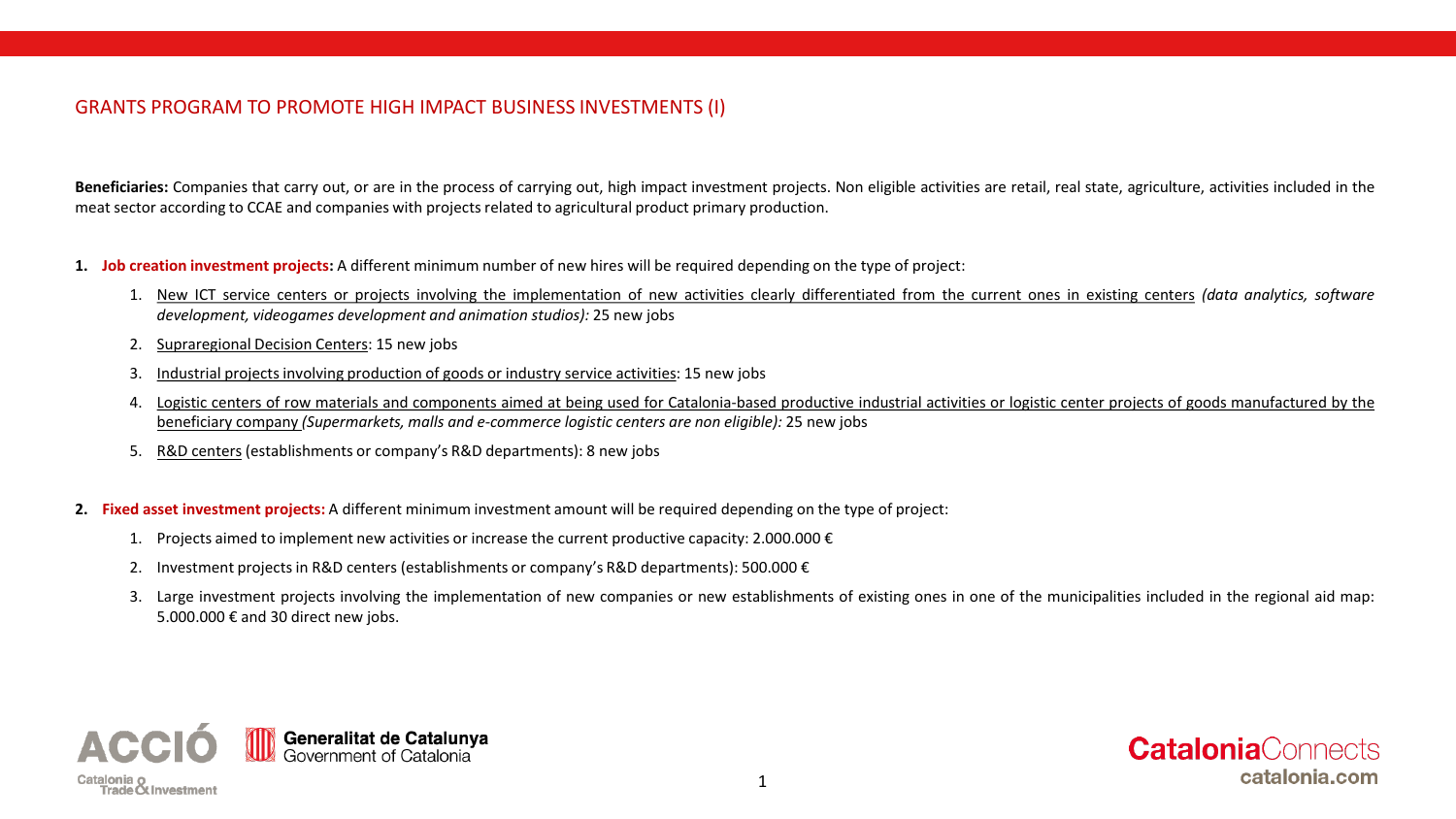# GRANTS PROGRAM TO PROMOTE HIGH IMPACT BUSINESS INVESTMENTS (II)

# **Eligible costs**

- **1.** First 6 months of the company cost (annual gross wage + company's contribution to the Social Security) of the newly created jobs.
- **2.** Investmentsin tangible and intangible fixed assets. (Non eligible expenses are: real estate asset expenses, civil work and its associated facilities expenses and engineering expenses).

## **Maximum aid intensity**

- **1.** Job Creation projects: Up to 30% of the eligible costs. Maximum grant amount: 200.000 €
- **2.** Fixed asset investment projects:
	- 1. Up to 8% of eligible costs, and a maximum aid amount of 200.000  $\epsilon$
	- 2. Up to 15% of eligible costs, and a maximum aid amount of 200.000  $\epsilon$
	- 3. Up to 8% of eligible costs, and a maximum aid amount of 1.500.000  $\epsilon$

# **Period for carrying out the project:**

01/01/2022-31/12/2023

\*except for Lage investment projects (2.3) which cannot start before submitting the application to this program and must be finished within two years after their start.

# **Period for submitting applications**

18/05/2022 – 15/09/2022